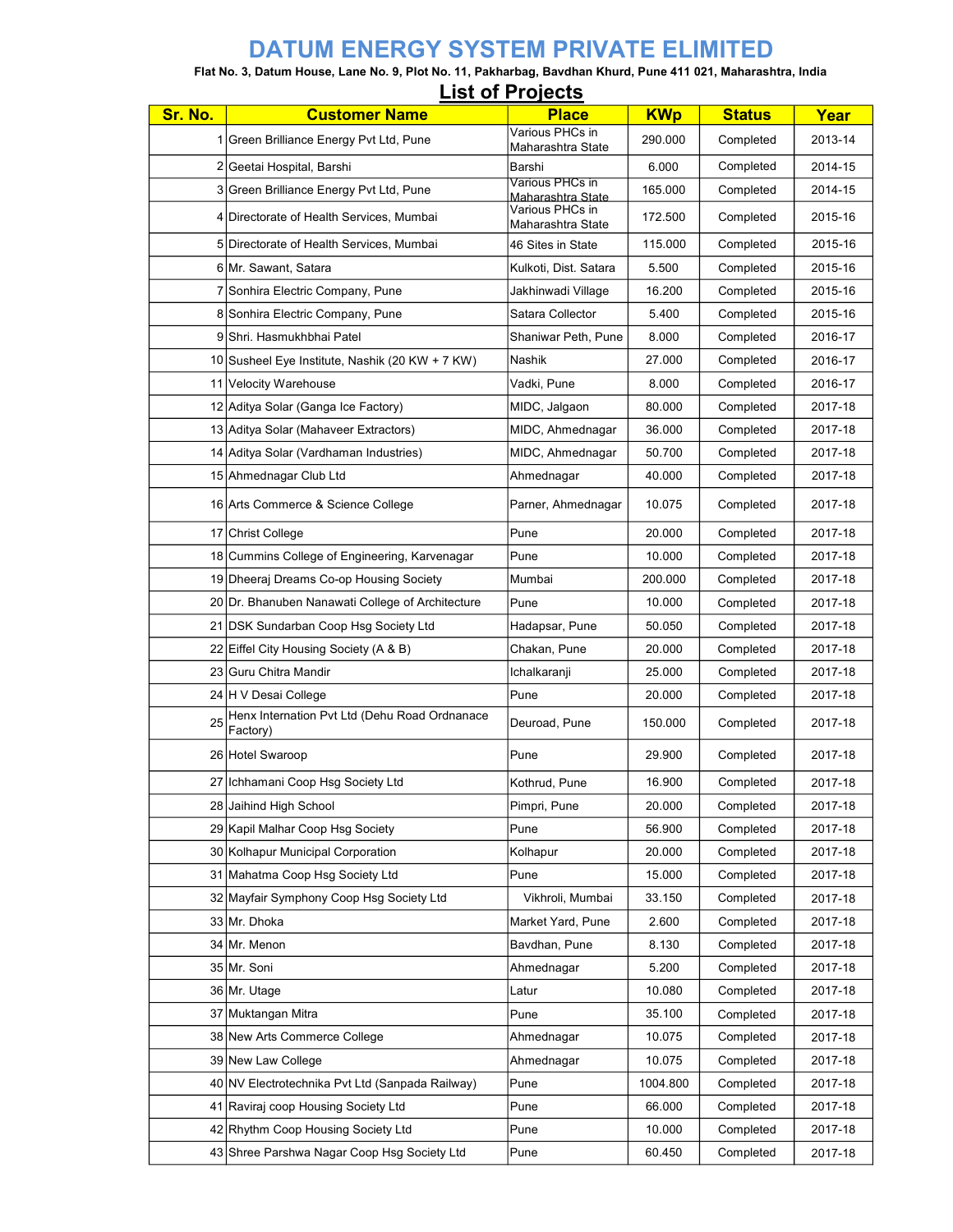## DATUM ENERGY SYSTEM PRIVATE ELIMITED

## Flat No. 3, Datum House, Lane No. 9, Plot No. 11, Pakharbag, Bavdhan Khurd, Pune 411 021, Maharashtra, India List of Projects

| LIST OF LIGIGATION |                                                |                   |            |               |         |  |  |
|--------------------|------------------------------------------------|-------------------|------------|---------------|---------|--|--|
| Sr. No.            | <b>Customer Name</b>                           | <b>Place</b>      | <b>KWp</b> | <b>Status</b> | Year    |  |  |
|                    | 44 Shri Siddhivinayak Mahila Mahavidyalaya     | Pune              | 10.000     | Completed     | 2017-18 |  |  |
|                    | 45 Shubhankar Apartment                        | Pune              | 8.000      | Completed     | 2017-18 |  |  |
|                    | 46 Smt. Hiraben Nanawati Inst. Of Mgmt         | Pune              | 10.000     | Completed     | 2017-18 |  |  |
|                    | 47 Tikekarwadi Village                         | Tikekarwadi, Pune | 7.000      | Completed     | 2017-18 |  |  |
|                    | 48 Vasant Vihar Coop Hsg Society Ltd           | Baner, Pune       | 11.050     | Completed     | 2017-18 |  |  |
|                    | 49 Zigguart Housing Society                    | Pune              | 60.450     | Completed     | 2017-18 |  |  |
|                    | 50 Accupack India                              | Chakan, Pune      | 60.450     | Completed     | 2018-19 |  |  |
|                    | 51 Adinath Society                             | Pune              | 8.450      | Completed     | 2018-19 |  |  |
|                    | 52 Aditya Solar (Katariya Polysack Pvt Ltd)    | Ahmednagar        | 180.050    | Completed     | 2018-19 |  |  |
|                    | 53 Aditya Solar (Kohinoor Banglow)             | Ahmednagar        | 20.150     | Completed     | 2018-19 |  |  |
|                    | 54 Aditya Solar (Mr. Pallod)                   | Pune              | 6.500      | Completed     | 2018-19 |  |  |
|                    | 55 Aditya Solar (Navkar Cold Storage Pvt Ltd)  | Ahmednagar        | 180.050    | Completed     | 2018-19 |  |  |
|                    | 56 Aditya Solar (Vega Center)                  | Pune              | 16.900     | Completed     | 2018-19 |  |  |
|                    | 57 Fujitsu Consulting India Ltd                | Pune              | 356.200    | Completed     | 2018-19 |  |  |
|                    | 58 Ganga Bhagyodaya Coop Hsg Society           | Pune              | 11.050     | Completed     | 2018-19 |  |  |
|                    | 59 Gera Green Ville Amenities Society          | Pune              | 35.750     | Completed     | 2018-19 |  |  |
|                    | 60 Jijamata Coop Bank Ltd                      | Pune              | 16.900     | Completed     | 2018-19 |  |  |
|                    | 61   Magnum Energy Solutions (Sheth House)     | Pune              | 11.050     | Completed     | 2018-19 |  |  |
|                    | 62 Mahindra IT Centre                          | Kandivali, Mumbai | 27.950     | Completed     | 2018-19 |  |  |
|                    | 63 Mr. Advait Bakre, Vashi                     | Navi Mumbai       | 3.500      | Completed     | 2018-19 |  |  |
|                    | 64 Mr. Atul Bhalgat                            | Pune              | 5.200      | Completed     | 2018-19 |  |  |
|                    | 65 Mr. Kamalesh Munot                          | Ahmednagar        | 5.200      | Completed     | 2018-19 |  |  |
|                    | 66 Mr. Santosh Bothara                         | Ahmednagar        | 10.400     | Completed     | 2018-19 |  |  |
|                    | 67 Mr. Satish Bothara                          | Ahmednagar        | 10.400     | Completed     | 2018-19 |  |  |
|                    | 68 Mr. Tushar Bhalgat                          | Pune              | 10.400     | Completed     | 2018-19 |  |  |
|                    | 69 Mr. Vivekanand Kisarkar                     | Pune              | 7.800      | Completed     | 2018-19 |  |  |
|                    | 70 Palash Coop Housing Society (D,e & G Wings) | Wakad, PCMC       | 67.600     | Completed     | 2018-19 |  |  |
|                    | 71 Rameshwar Patsanstha                        | Pune              | 5.200      | Completed     | 2018-19 |  |  |
|                    | 72 Shreenath Coop Housing Society Ltd          | Pune              | 20.150     | Completed     | 2018-19 |  |  |
|                    | 73 Srushti E wing Coop Housing Society Ltd     | Pune              | 8.450      | Completed     | 2018-19 |  |  |
|                    | 74 Srushti F wing Coop Housing Society Ltd     | Pune              | 10.400     | Completed     | 2018-19 |  |  |
|                    | 75 Vaishnavi Electrical (R I A)                | Ranjangaon        | 5.200      | Completed     | 2018-19 |  |  |
|                    | 76 Yash Shelters Hostel                        | Pune              | 10.400     | Completed     | 2018-19 |  |  |
|                    | 77 Shivyog Dham                                | Karjat            | 36.000     | Completed     | 2018-19 |  |  |
|                    | 78 Meghdoot Coop Housing Society               | Pune              | 33.900     | Completed     | 2019-20 |  |  |
|                    | 79 DSK Sundarban Coop Housing Society Ltd      | Pune              | 100.100    | Completed     | 2019-20 |  |  |
|                    | 80 Pinnac Coop Hosuing Society Ltd             | Pune              | 40.300     | Completed     | 2019-20 |  |  |
|                    | 81 Aditya Solar (Katariya Polymers Pvt Ltd)    | Ahmednagar        | 450.450    | Completed     | 2019-20 |  |  |
|                    | 82 Aditya Solar (Asha Talkies)                 | Ahmednagar        | 40.300     | Completed     | 2019-20 |  |  |
|                    | 83 Mr. Karpe                                   | Pune              | 5.200      | Completed     | 2019-20 |  |  |
|                    | 84 Rohan Kritika Coop Housing Society Ltd      | Pune              | 301.275    | Completed     | 2019-20 |  |  |
|                    | 85 Nishigandha Kamalraj Coop Hsg Society Ltd   | Pune              | 40.300     | Completed     | 2019-20 |  |  |
|                    | 86 Hotel Rachana                               | Pune              | 42.240     | In Progress   | 2019-20 |  |  |
|                    | 87 Mitmol Conveyors Pvt Ltd                    | Navi Mumbai       | 20.150     | In Progress   | 2019-20 |  |  |
|                    | 88 Rane Karandikar Associates                  | Pune              | 16.900     | In Progress   | 2019-20 |  |  |